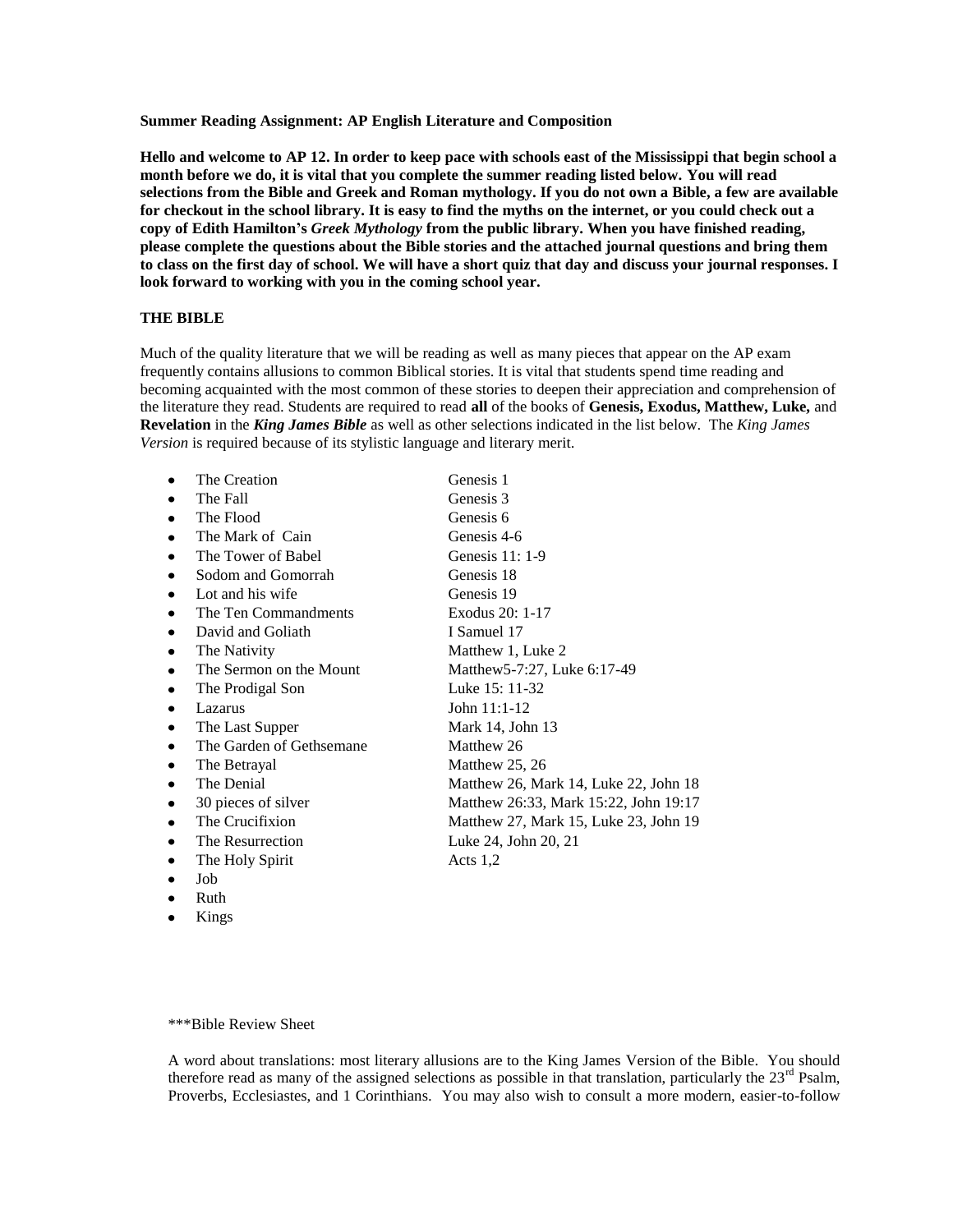translation or paraphrased translation, such as the Living Bible. The best approach, especially if you are unfamiliar with the Bible, would be to read both a modern translation for the ease of understanding and the King James Version for the beauty of the language. Avoid children's Bibles, however. The stories are usually too abbreviated and simplified for our purposes.

Take notes in a spiral notebook (a composition book is ideal) on each of these:

1. Review these stories from the Book of Genesis:

| Adam, Eve, and the Garden of Eden    | God's test of Abraham         |
|--------------------------------------|-------------------------------|
| Noah and the Flood                   | Joseph and his brothers       |
| Cain and Abel                        | brothers' treatment of Joseph |
| Sodom and Gomorrah, Lot and his wife | the coat of many colors       |
|                                      | Joseph and Pharaoh            |
|                                      | Joseph and Benjamin           |
|                                      |                               |

|  | 2. Review the story of Moses as told in the Book of Exodus. Include each of the following topics: |                                 |
|--|---------------------------------------------------------------------------------------------------|---------------------------------|
|  | the discovery of the baby Moses                                                                   | the Passover                    |
|  | the burning bush                                                                                  | the journey through the Red Sea |
|  | Moses and the Pharaoh                                                                             | manna from heaven               |
|  | the plagues of Egypt                                                                              | the Ten Commandments            |
|  |                                                                                                   | the Ark of the Covenant         |

- 3. Relate the story of Ruth. What is the major theme of this story?
- 4. List the problems that plague Job. What does the Book of Job tell us should be our response to suffering?
- 5. Characterize the contents of Song of Solomon (also called Song of Songs). Who are the voices speaking? What topics or themes occur here? How is each treated?
- 6. Retell the story of King Solomon and his wisdom. Give one example of the wisdom of Solomon.
- 7. Characterize the contents of the Book of Ecclesiastes. Who is the Preacher? Select a short passage that appeals to you, write it down, and be prepared to discuss it.
- 8. The Book of Matthew tells of Jesus' Sermon on the Mount. Verses 3-12 of Matthew 5 are called the Beatitudes. Be sure you are thoroughly familiar with all of these. (You may wish to list them in your spiral.) Many writers allude to the other sections of this sermon, in addition to the Beatitudes. Which references in the sermon are already familiar to you? List them.
- 9. Summarize the story of the Crucifixion. Identify the role played by each of the following: Pontius Pilate Peter
	- Barabbas Judas Mary Magdalene

## **MYTHOLOGY**

**Since a great deal of what we read includes allusions Greek and Roman mythology, please familiarize yourself with the names and stories listed below.**

Pandora's Box Pygmalion and Galatea Daphne and the Laurel Wreath Echo and Narcisssus Jason and the Golden Fleece Cupid and Psyche Midas and the Golden Touch Arachne and Athena Orpheus and Eurydice Paris and the Golden Apple